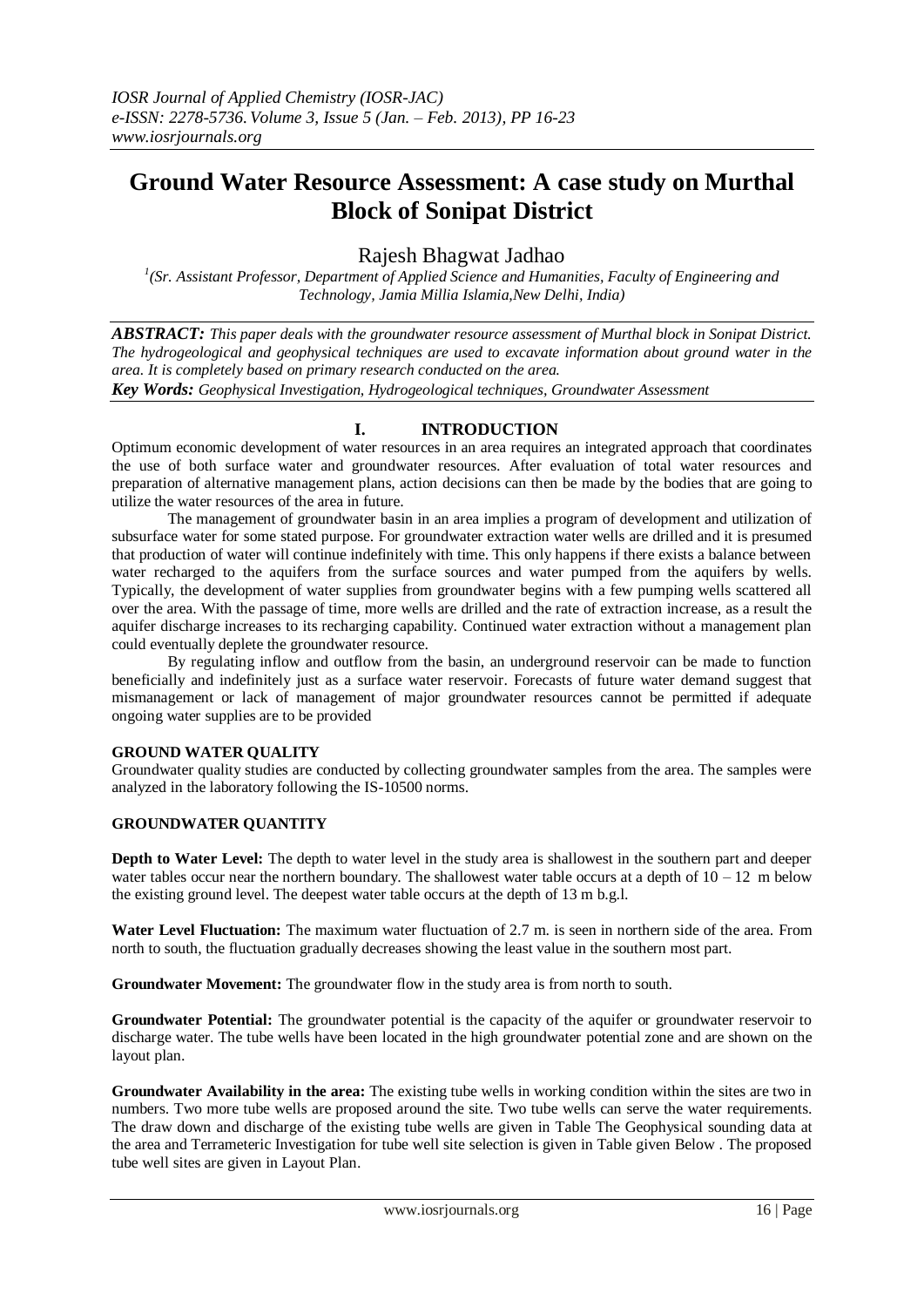The gross recharge of the area is calculated as follows:





**Table 1: Present Groundwater Development Status in the area of influence when the groundwater has been withdrawn nominally from the area by means of hand pumps, shallow tube wells etc for 365 days in** 

| Area $(m2)$ | Sp.yield<br>(%) | <b>WLF</b> | Recharge<br>Gross<br>$Q=A*S^*WLF$<br>$(m^{\prime})$ | Recoverable<br>recharge $I=70\%$ Q<br>$(m^3$ /year) | Draft O<br>$(m^3/d)$ | <b>SWD</b><br>$(O/I)\%$ | Category |
|-------------|-----------------|------------|-----------------------------------------------------|-----------------------------------------------------|----------------------|-------------------------|----------|
| 24000000    | 0.2             |            | 24000000                                            | 65753.42                                            | 46027.4<br>$\theta$  | 11.51                   | White    |

The recoverable recharge I i.e. 70 % of the gross recharge (Q) is calculated in the same table. The hand pumps and minor shallow tube wells have been considered for draft in the area under the influence of proposed tube wells groundwater regime. 2 tube wells are proposed in the area, which will run only for 300 days in the year. The Stage of Groundwater Development  $(S.W.D) = O/I$  % are also calculated.

 $S.W.D \le 65\%$  White category

S.W.D 65%-85% Grey category.

S.W.D > 85% Black category.

Hence the area under the influence of tube wells falls under the White category.

5 Ranney Wells are proposed in the area. The withdrawal from one Ranney Well is 13 MLD. Hence from 5 such Ranney wells, the total withdrawal will be 65 MLD.

| Table2: Terrameteric Investigation for the proposed tube well site selection. |  |
|-------------------------------------------------------------------------------|--|
|-------------------------------------------------------------------------------|--|

|       |          | Bore well |           |               |             |                       |
|-------|----------|-----------|-----------|---------------|-------------|-----------------------|
|       | Tubewell | dia       | Depth     |               | Discharge   |                       |
| S.No. | No.      | (inches)  | (m)       | Water Quality | (Liters/hr) | Machine               |
|       |          |           |           | Moderately    |             |                       |
|       |          |           |           | Hard<br>&     |             |                       |
|       | $L1-L60$ | $18 - 22$ | $35 - 40$ | Alkaline      | 15000-20000 | <b>Reverse Rotary</b> |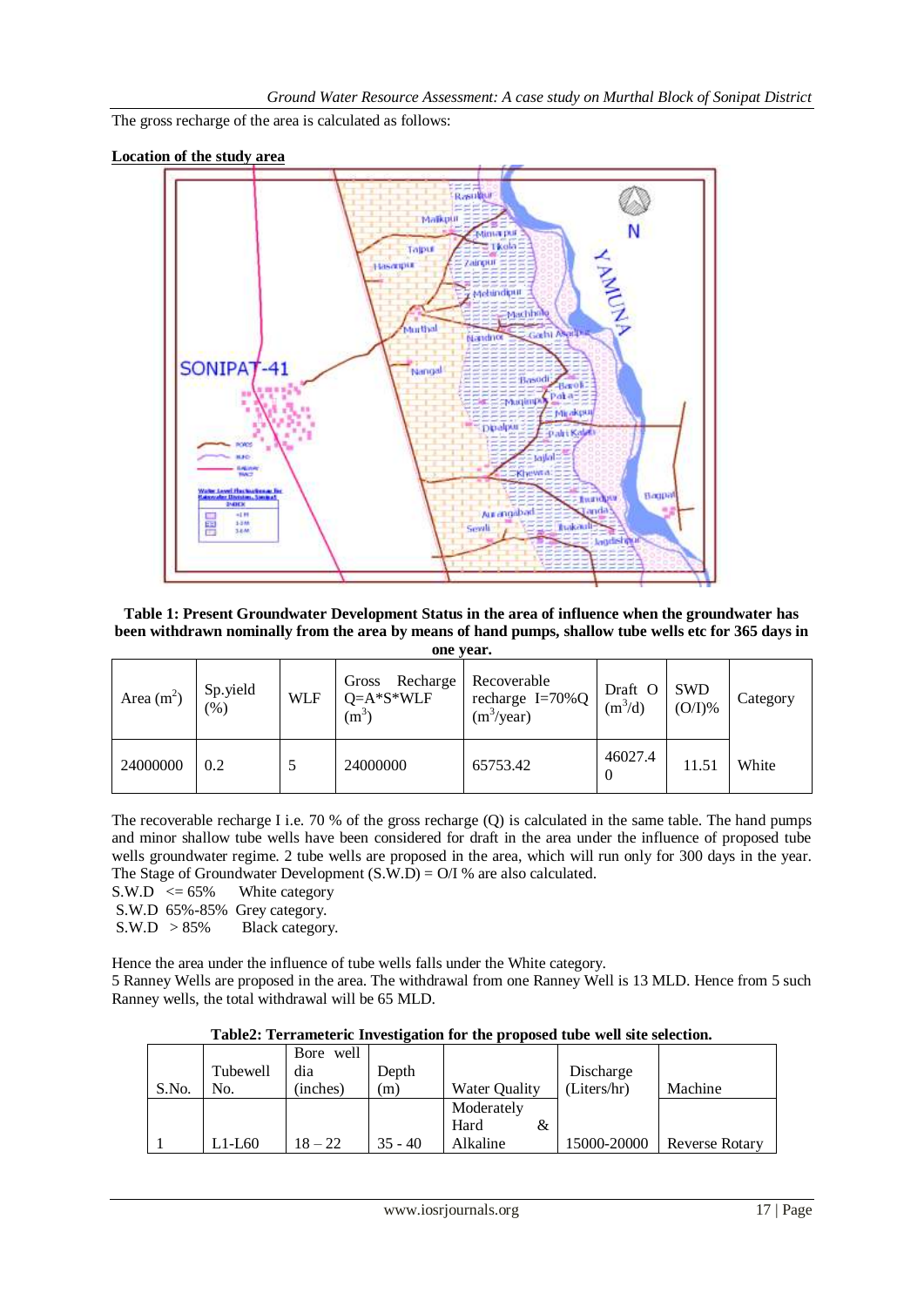**Recommended Locations: Except tube well numbers L45 To L52 all the tube wells are in good quality zone.**

The above discharge will be maintained after adaptation of Designed Rainwater Harvesting System in the area

#### **GROUND WATER QUALITY AND QUANTITY**

#### **GROUND WATER QUALITY**

The Groundwater Quality were tested as per IS: 10500 the recommended code for Drinking Water Standard by the Indian Standard Bureau. Table 4.1 below gives the ideas about the Maximum and the Minimum concentration in the area.

| S.<br>NO. | <b>PARAMETERS</b>                        | <b>UNIT</b>               | <b>RESULT</b>   | <b>PROTOCOL</b><br><b>FOLLOWED</b><br>IS:10500 |
|-----------|------------------------------------------|---------------------------|-----------------|------------------------------------------------|
|           | PHYSICAL PARAMETERS                      |                           |                 |                                                |
|           | Colour                                   | Hazen Unit                | 1.6             | 5.0                                            |
|           | Odour                                    | Unobjectionable           | Unobjectionable | Unobjectionable                                |
|           | pH                                       | Nil                       | $5.7 - 8.5$     | $6.5 - 8.0$                                    |
|           | Turbidity                                | N.T.U.                    | 1.5             | 5.0 N.T.U.                                     |
|           | <b>CHEMICAL PARAMETERS</b>               |                           |                 |                                                |
|           | <b>Total Hardness</b>                    | Mg/l                      | 450-750         | $300 - 600$                                    |
|           | Nitrate                                  | Mg/l                      | $11 - 25$       | $10 - 45$                                      |
|           | Chloride                                 | Mg/l                      | 50-500          | $200 - 300$                                    |
|           | Fluoride                                 | Mg/l                      | $0.11 - 15$     | $1.0 - 2.0$                                    |
|           | Sulphate                                 | $\overline{\text{Mg}}$ /l | $76 - 100$      | $100 - 200$                                    |
|           | Iron                                     | Mg/l                      | $0.3 - 0.5$     | $0.3 - 1.0$<br>No Relaxation                   |
|           | T.S.S.                                   | Mg/l                      | Nil             |                                                |
|           | T.D.S.                                   | Mg/l                      | 130-800         | 500-2000                                       |
|           | Oil                                      | Mg/l                      | Nil             | No Relaxation                                  |
|           | Phosphate                                | Mg/l                      | 10              | $10 - 20$                                      |
|           |                                          |                           |                 |                                                |
|           | <b>BIOLOGICAL PARAMETER</b><br>Coli form | MPN/100ml                 | Nil             | < 2.0                                          |
|           |                                          |                           |                 |                                                |

**Table 3: Groundwater Quality at Sector 9 Kundly , Sonipat**

T.S.S. : Total Suspended Solids, T.D.S. : Total Dissolved Solids

**REMARK:** The water may be used after treatment by R.O.for Domestic but can be used directly for Horticulture purpose with the amendment like Filtration and Coagulation. In case of absence of other alternative it may create Scaling action in the Air Condition due to excessive pH ,Hardness and Total Dissolved Solids. Almost all the parameters eg. TDS and Hardness were found within Maximum permissible limits of IS: 10500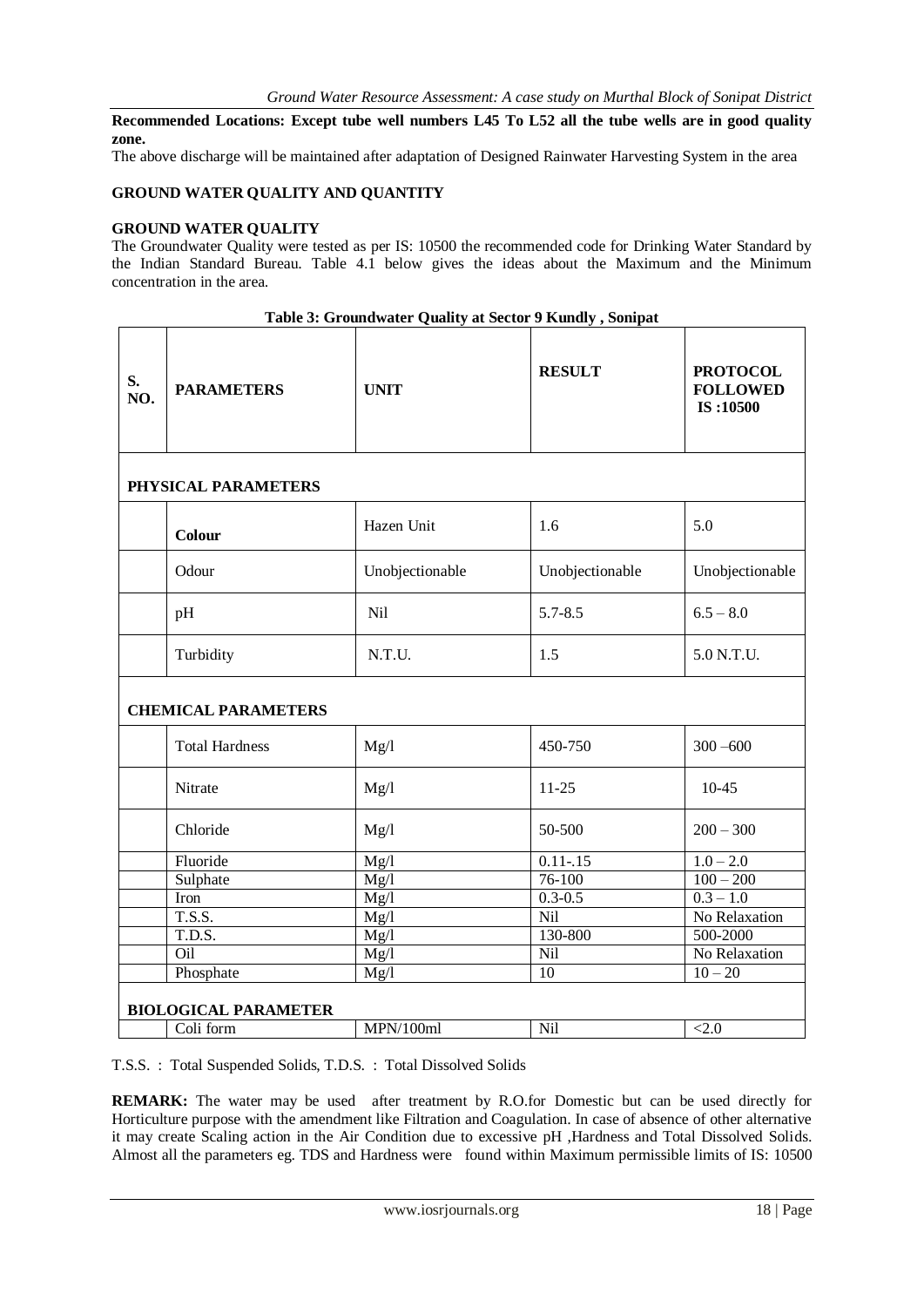but requires treatment like Ion Exchange or Reverse Osmosis in the sensitive areas like Residential areas and Air Condition units.

**Hydro geological Investigations:** These are conventional methods and widely adopted by different organizations. These include apart from borehole lithology, depth to water level, water level fluctuation, groundwater movement direction, dispersion rate of the strata, general quality of groundwater (through electrical conductivity) and discharge from tube wells etc.

#### **II. CONJUNCTIVE USE OF WATER**

The conjunctive use involves the coordinated and planned operation of both surface water and groundwater resources to meet water requirements in a manner whereby water is conserved. Coordinated use of surface water and groundwater does not preclude importing water, as required, to meet growing needs. The basic difference between the usual surface water development with its associated groundwater development and a conjunctive operation of surface water and groundwater resources is that the separate firm yields of the former can be replaced by the larger and more economic joint yields of the latter.

Management by conjunctive use requires physical facilities for water distribution, for artificial recharge, and for pumping. The procedure does require careful planning to optimize use of available surface-water and groundwater resources.

A conjunctive use management study requires data on surface water resources, groundwater resources, and geologic conditions; data on water distribution systems, water use, and waste water disposal are also necessary.

This conjunctive use management plans in the area requires the data regarding:

- i) Water Requirement of the study area
- ii) Water Availability in and around the study area

#### **Factors Affecting the Rate of Water Demand**

The demand for water varies from town to town and factors which may affect the rate of demand of water are as follows:

- Climatic Conditions
- Habits of People
- Efficiency of the Water System
- Quality of Water

**Climatic Conditions:** The consumption of water depends upon the climatic conditions of the place. In warm countries like India and particularly Delhi, water required in summer will be much more than in winter as more watering of gardens, more bathing, more air-conditioning, more watering of parks and fountains etc. would be done. Therefore, the consumption increases in summer season.

**Habits of People:** The consumption of water depends upon the economic status of the consumers and will differ widely in different localities in the same city. In posh localities, like in case of site, the consumption per capita will be high while in slum areas, a common tap may serve several families and thus the consumption per capita would be low.

**Efficiency of the water supply system:** Efficiency of the waterworks will affect consumption. Leaks in mains, unauthorized connections, etc., increase losses and hence the consumption.

**Quality of Water:** The consumption of water varies directly with the quality of water. If the quality is good, then the consumption will be high while the consumption will be low if the water has an unpleasant odor or taste, such that in case of saline water or sewage water leakages in the main water supply.

#### **Water Requirements**

The consumption of water can be divided into the following categories:

- i) Water Supply for Human Consumption
- ii) Institutional/Hospital requirements
- iii) Horticulture and Landscaping
- iv) Intermittent Requirement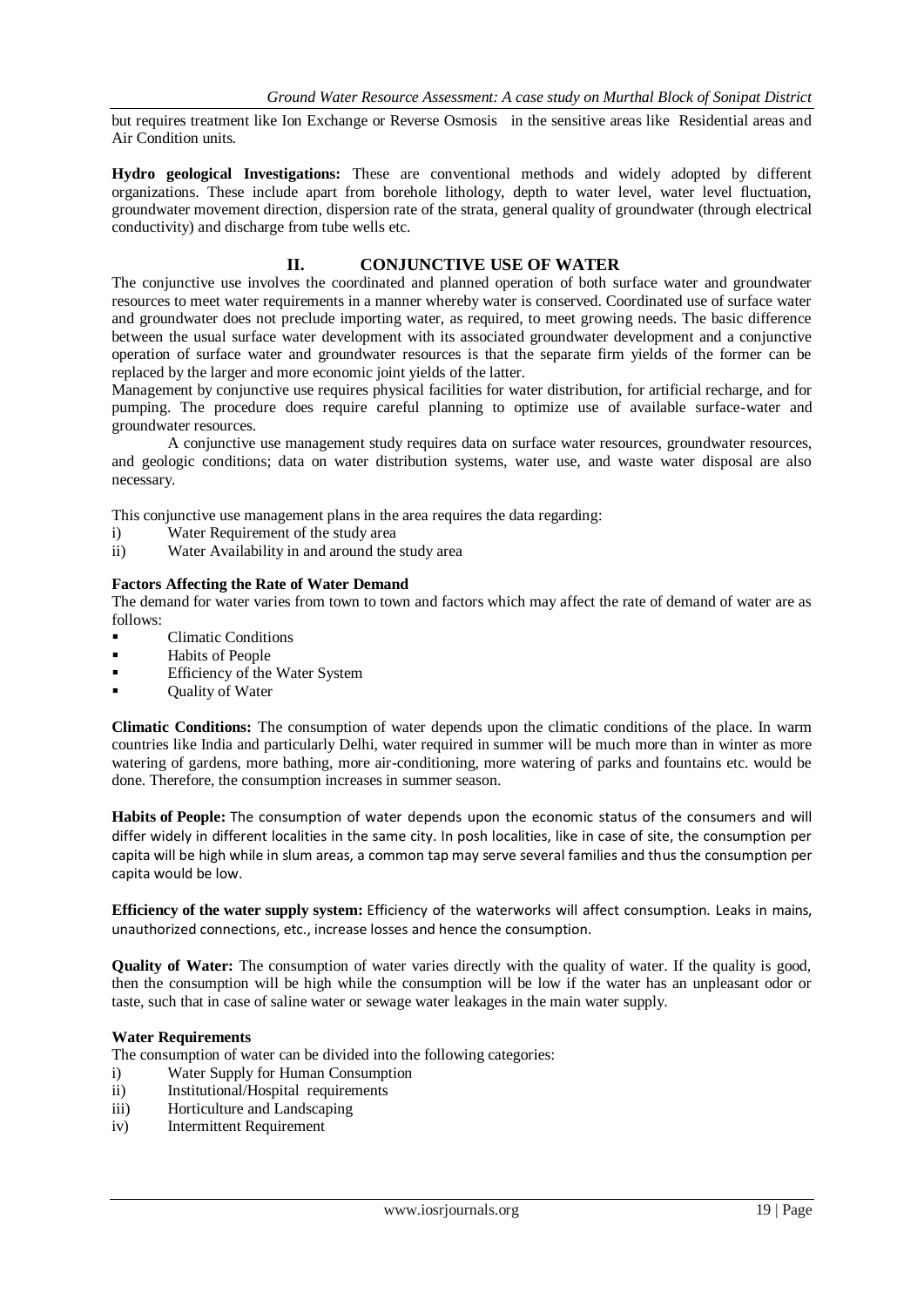**Geophysical Investigations:** To carry out Terrameteric Investigations at the site at two levels, i.e., Macro Level grid using 'Uni-Pole' method and Micro Level Grid using 'Dipole' method. Through this detailed field investigation a clear profile of sub-soil strata such as aquifer is known. The trough and the crest of the aquifers strata and their qualitative characteristics are delineated. The orientation and dimension of the fracture zones and their depth are to be analyzed. The data generated through this investigation is hereby used in proposing the installation of Infiltration wells for rainwater Restoration and tube wells, especially suited for the strata.

**Hydrogeological Studies:** The hydro-geological studies for the study of the depth to water level, water level fluctuation and groundwater movement direction as well as groundwater quantity and quality potential are to be studied in order to locate the infiltration wells. The groundwater movement direction is to be known in order to locate the Infiltration wells in the upstream areas and the tube wells in the downstream areas. Quantity and quality wise, comparatively higher quantity and quality zones are to be considered for tube well installations and the medium to low potential areas for the injection wells.

#### **Methodology Adopted**

- 1. The study area is divided into different zones as macro and micro- level grid pattern according to the physiographic condition.
- 2. The Terrameteric Investigation is carried out at the Macro level grid using the Uni-Pole method and at the Micro level grid using the Dipole method. The Macro level study is done for general vision of the subsurface strata and the Micro level is for the localized details.
- 3. The data are analyzed using the Geomac III field analyzer and the Configuration was used as Schlumberger using the RESIX V.2 software.
- 4. The aquifer system is delineated with the Terrameteric Interpretations and the trough and the crest of the aquifers is located in the field for the locations of the Infiltration wells and tube wells.
- 5. The orientation, dimension and the location of the fractures are analyzed.
- 6. The Meteorological Department's rainfall data were used for the rainfall intensity and pattern calculations in and around the study area.
- 7. The isohytal maps, which represent the points of equal rainfall, were also taken into consideration in order to establish the relation between Rainwater Restoration Potential and rainfall in the study area.
- 8. The average rainfall of the study area is integrated at the rooftop area and open space areas of different zones in monsoon months for rainfall restoration.
- 9. The Hydrogeological studies related to the depth to water level, groundwater movement directions are done by the Terrameteric study and interpretations. The water level fluctuation in the area is studied through the data available from CGWB Delhi. The groundwater quantity and quality potential is also studied through the Geophysical investigations in the area.
- 10. Water Quality Testing by collecting water samples from the study area as per the IS-10500.

**Geophysical Methods:** Geophysical techniques in soil-water research form an important component of Water Resources Development and Management, which is defined, as is the logical compulsory approach to explore and assess the available water in the light of its withdrawal and recharge. The widely used geo-electrical method is helpful in analyzing sub-surface lithology, soil salinity, groundwater exploration, ground water quality and aquifer characteristics. Geophysical techniques work on the basic concept of determining and understanding the physical contrast in the soil-water systems. These contrasts are expressed by measurable physico-chemical parameters such as electrical resistively or conductivity of the sub-surface configuration. Information on general geology and hydro-geological conditions are essential to arrive at meaningful conclusion from the geophysical data at a given location.

**Principles of artificial recharge of groundwater:** Artificial recharge is the process by which the groundwater reservoir is augmented at a rate exceeding that under natural conditions of replenishment. Any man made scheme or facility that adds water to an aquifer may be considered to be an artificial recharge system.

There are many reasons why water is deliberately placed into storage in groundwater reservoir. A large percentage of artificial recharge water projects are designed to conserve water for further use.

From the point of view of artificially storing water for future, use, the basic requirement is to be able to obtain water in adequate amounts and at the proper times in order to accomplish this goal. Some schemes involve the impoundment of local storm runoff, which is collected in ditches, basins or behind dams, after which it is placed into the ground .In other localities; water is sometimes brought into the region by pipeline or aqueduct. In the latter case, the water is an import and represents an addition to whatever natural water resources occur in the region. A third approach is to treat and reclaim used water being discharged from sewer systems or industrial establishments. In certain coastal area of the world, notably in Israel, the Netherlands and the western part of the United States of America (California), artificial recharge systems are in operation in order to block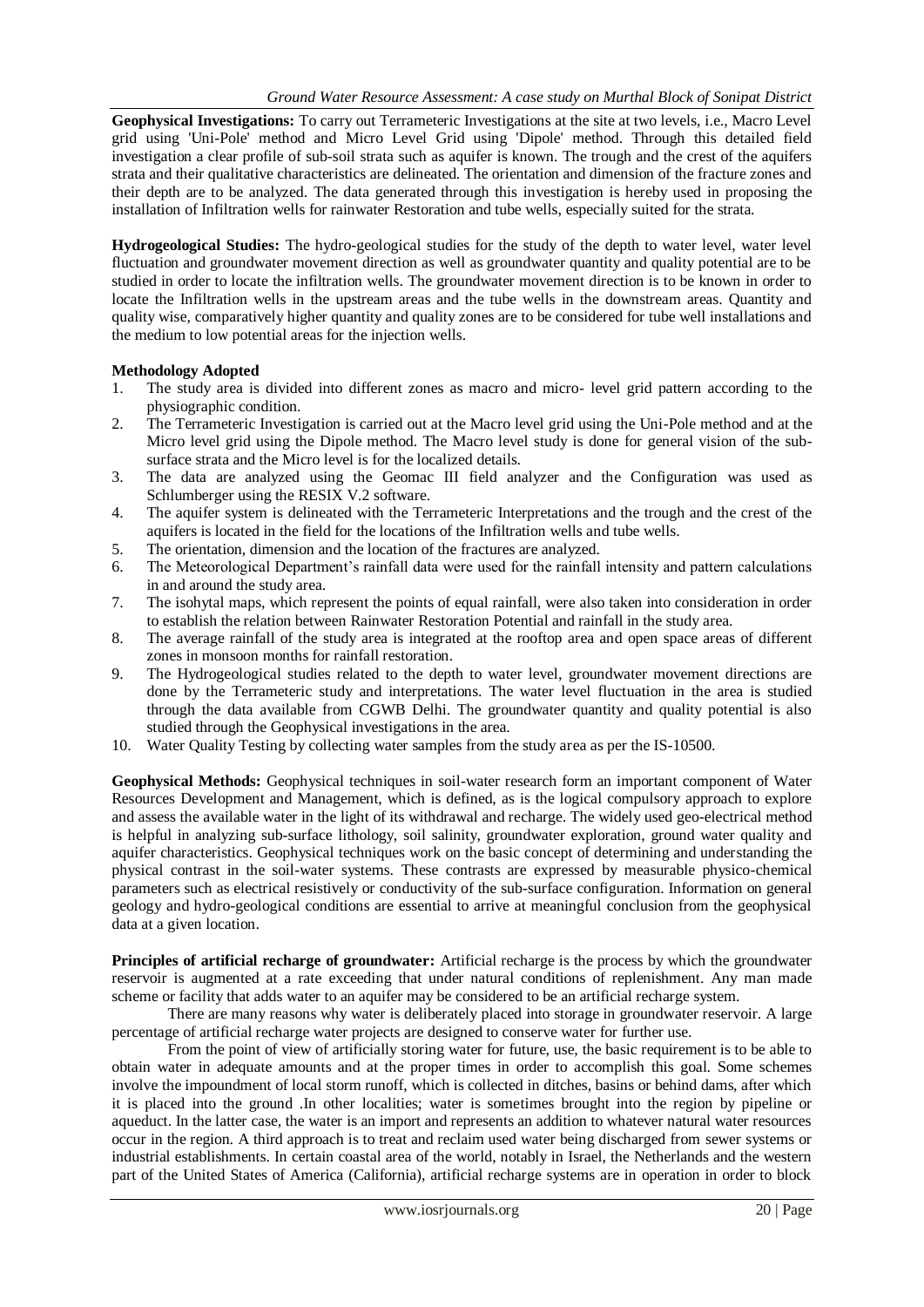inland encroachment of sea water. Most of these schemes rely on the injection of fresh water through wells in order build up a pressure barrier that will retarded or reverse encroachment of salty water that has resulted from excessive withdrawals from the wells. In schemes of this type, most of the injected water is not directly available for reuse, but serves as hydraulic mechanism to allow a better use of existing groundwater reserves. In a few places, where heavy withdrawals of the groundwater has resulted in subsidence of the surface of the land, attempts have been made to overcome the problem by forcing water under pressure into groundwater reservoirs. The success of re pressuring to stop subsidence is inconclusive.

Disposal of liquid wastes is another means of artificial recharge. Sanitary sewage, for example may be filtered, chlorinated or otherwise treated, and then allowed to filter into the ground through spreading areas or special passing and pits. Sometimes, streams of this kind are adopted simply to avoid the cost of constructing long sewer mains. A similar type of operation takes place on many industrial sites, where liquid plant wastes may be placed into artificial recharge facilities. Storm water is collected in some places, as a means of artificial recharge to reduce the cost that otherwise would be incurred in transporting the water to distant areas of disposal.

Another deliberate type of groundwater recharge, which is often overload because it is not correctly concern the water supply, is the injection of the waters into wells to speed up extraction of oil. In this approach, which is referred to technically as "secondary oil recovery", oil is forced through the ground towards producing wells by the hydraulic head of water build up around artificial recharge wells. In other words, forcing water into an injection well creates a recharge cone, and the head of the injected water raise the oil through the geological formation towards an oil production wells.

However, as noted above, man plans most artificial recharge projects for the specific purpose of saving or storing fresh water for subsequent use. Among these projects some may serve the dual purpose of eliminating objectionable amounts of water at the land surfaces and, at the same time putting this water into reserve for eventual extraction.

Two hydraulic effects are generated by artificial recharge, as a result of the head, which is applied in the recharge area and the mass of the water, which is introduced into the aquifer through the recharge area, the Piezometric effect and the volumetric effect. The Piezometric effect results in a rise in the Piezometric surface in the unconfined aquifers and /or a rise of the artesian pressure in the confined aquifers. The Piezometric effect is related to three main factors. First, it is related to factors which create a damping effect is related to shape of the Piezometric surface to the geological and hydraulic boundaries of the aquifer and to the type of location of the recharging device secondly, it is related to quotient T/C (T= Transmissivity coefficient; C= Replenishment coefficient which is equivalent of storage coefficient).Thirdly, it is related to the artificial recharge yield and the duration of operation. Other factors such as capillary forces water temperature and presences of air bubbles in the aquifers also have in impact on the Piezometric effect.

The volumetric effect is related to specific yield, replenishment coefficient, the transmissivity coefficient and the boundary coefficient model studies that were checked through filled experiments have demonstrated that the bulk of the recharge water move according to the two systems of flow .One results in a spreading out effect, with a speed related to the recharge flow; the other in the sliding effect, with a speed related to ground water flow.

A thorough and detailed knowledge of geological and hydrological features of the area is necessary for adequately selecting the sites and the type of recharge .In particular, the following features, parameters and data are to be considered geological boundaries; hydraulic boundaries inflow and outflow of waters; storage capacity; porosity; hydraulic conductivity; transmissivity; natural discharge of springs; water resources available for recharge; natural recharge; water balance; litho logy; depth of aquifer ; and tectonic boundaries

Aquifers best suited for artificial recharge are those aquifers, which absorb large quantities of water and do not release them too quickly. Theoretically this will imply that the vertical hydraulic conductivity is high, while the horizontal hydraulic conductivity is moderate. These to conditions are not often encountered in nature. Among the hydro geological structures that are most frequently utilized for artificial recharge schemes, the following deserve special mention. Carbonate Karstic ranges and plateaus can absorb large amount of water, but often release these waters shortly after their infiltration through large springs fed by fast flowing underground springs. In some region well below the level of the outlets can minimize the volume of discharge after recharge. Examples of such groundwater reservoirs can be found in the Mediterranean region. However most of the existing recharge areas are located in alluvial plains, as such structures are favourable to groundwater storage both from the point of view of the availability of infiltration waters and from the point of view of the transmissivity of the aquifer. However, adverse conditions are often associated with these structures, namely limited storage capacity; low amplitude of fluctuations; and lack of storage availability owing to high water table levels when recharge water is abundant. In fact in many alluvial valleys a lowering of the water table generated by high yield pumping is often a prerequisite for an artificial recharge operation.

Under temperate humid climates, the alluvial areas which best lend themselves to artificial recharge schemes are the ancient alluvium, the buried fossil river beds and the interlinked alluvial fans of main valleys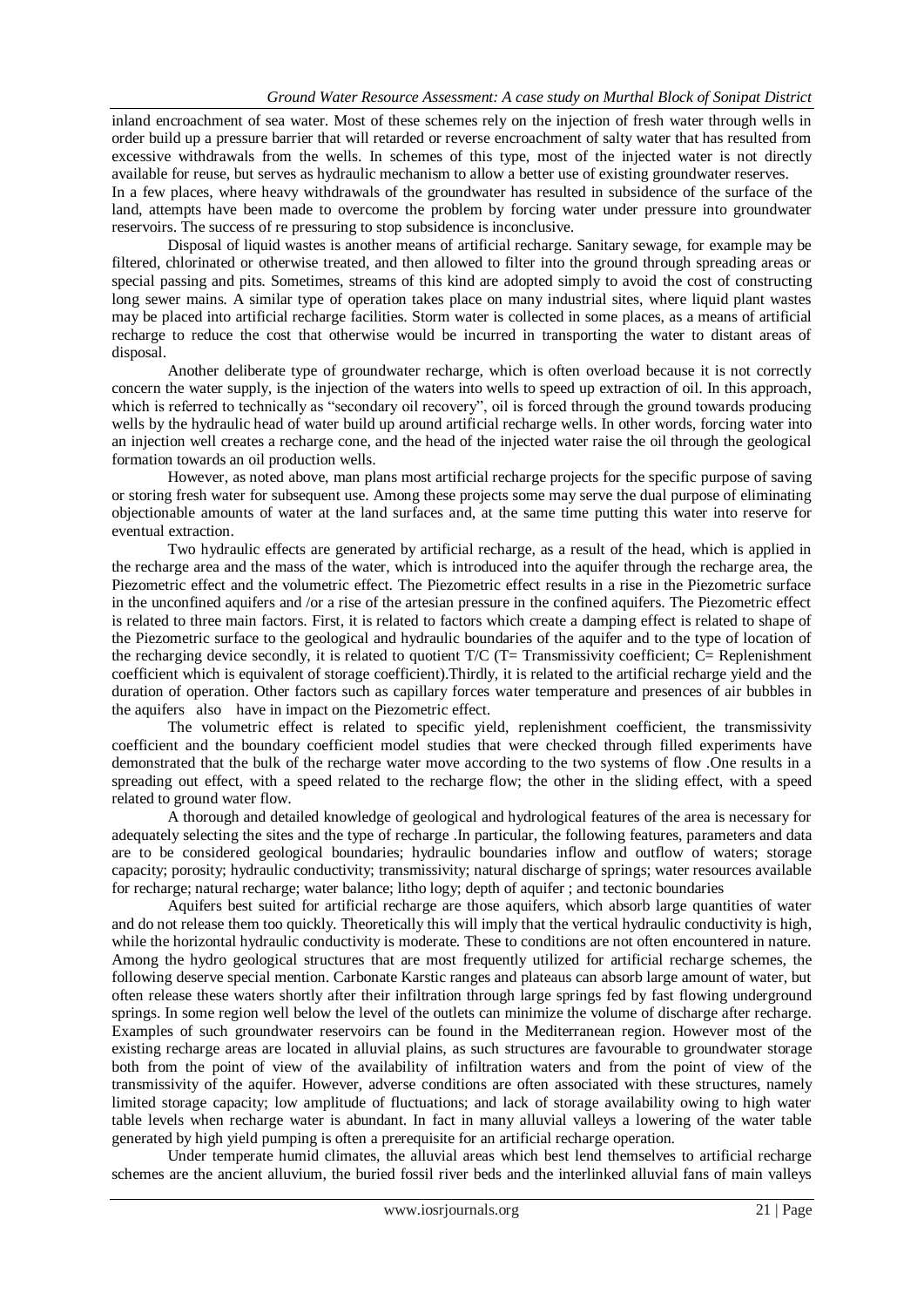and there tributaries. In the arid zone, recent river alluvium may sometimes be more favourable then in humid zones, because the water table is subjected to pronounced natural fluctuations. Coastal dunes and deltaic areas are often very favourable for artificial recharge schemes. In addition, dense urban and industrial concentrations in such areas may render artificial recharge schemes necessary. Artificial recharge is planned with double purpose of increasing the availability of water supply and protecting the aquifers against sea water intrusion.

Large sedimentary hydro geological basins dominantly contain artesian aquifers, which store large volumes of water. Artificial recharge schemes are the exception in such areas. In general, the areas, which are the first selected for artificial recharge projects, are those where water table levels are substantially lowered as a result of an over draught or as a result of a deficit in natural recharge.

#### **Rainwater harvesting in the study area**

It is expected that out of the total area of **8176.96 sq.m.** the built up area may be 50 % (**4088.48 sq.m**), Road area may be 20 % (**1635.39sq.m**) and rest 30% (**2453.08 sq.m**) area will be Open Green Hence Using the Formula

$$
Q = CIA
$$

The rainwater potential of the areas in the site is given in Table 4

Table showing Rainwater Harvesting at Site

The following factors have been considered for the total plot area =**24000000 sq.m**. which is

- a. 40% Building = 9600000 sq.m
- b. 20 % Roads  $= 4800000$  sq, m.

c. 40 % Open Space = 9600000 sq. M

#### **Table 4 Rainwater Harvesting calculation for the study area.**

| <b>Type</b>  | $Area(m^2)$ | $Co-$<br>efficient<br>of<br>runoff | <b>Intensity</b><br>of<br>rainfall<br>(m) | Quantity<br>оf<br>rainfall<br>$(m^{3}/year)$ |
|--------------|-------------|------------------------------------|-------------------------------------------|----------------------------------------------|
| Roof top     | 9600000     | 0.85                               | 0.6                                       | 4896000                                      |
| Roads        | 4800000     | 0.75                               | 0.6                                       | 2160000                                      |
| Open<br>area | 9600000     | 0.3                                | 0.6                                       | 1728000                                      |
| <b>Total</b> |             |                                    |                                           | 8784000                                      |

Hence the Rainwater Harvesting can further add 8784000 m<sup>3</sup>/year and total groundwater potential works out to be sum of recoverable recharge and that available through rainfall is and therefore we can get 70093.15  $\text{m}^3/\text{day}$ .

**Conclusions and Recommendation:** The study area is situated near Murthal &Rai Block of Sonipat Haryana. The total area of proposed is 24 Sq.Km. The average annual rainfall is about 600 mm, falling mainly during July and August.

The water requirement of the the area can be described under the following heads:

#### **Water Supply for Human Consumption**

## **Commercial requirements**

## **Horticulture and Landscaping**

On the basis of gross recharge including Rainwater Harvesting 60 tube wells have been recommended for the area with 16 hour duration without Rainwater Harvesting.

In general the area has medium Hard Water upto depth of investigation 50-65 meters.

The area requires 400 MLD of Water for the supply. Apart from 60 tube wells working for 16 hours a day and discharge of 15000-20000 G P H(1 MLD /tube well),5 Ranney Wells have also been proposed. About 60 MLD of water can be withdrawal from the proposed tube wells.65 MLD can be withdrawal from 5 Ranney Wells at the rate of 13 MLD per Ranney well. The remaining water can be withdrawn from the canal. The only remedial measure to the areas is Designed Rainwater Harvesting System. The study area shows the discharge of tube well will be in medium range. This is found in general that the aquifers in this area are in unconfined to semi confined and confined condition. The strata may yield medium discharge on a continuous basis. The expected water quality will be Moderately hard with a discharge capacities varying from 15000-20000 Gallons/hour.

The appropriate drilling technique with suitable drilling may be undertaken for the installation of the tube-wells.